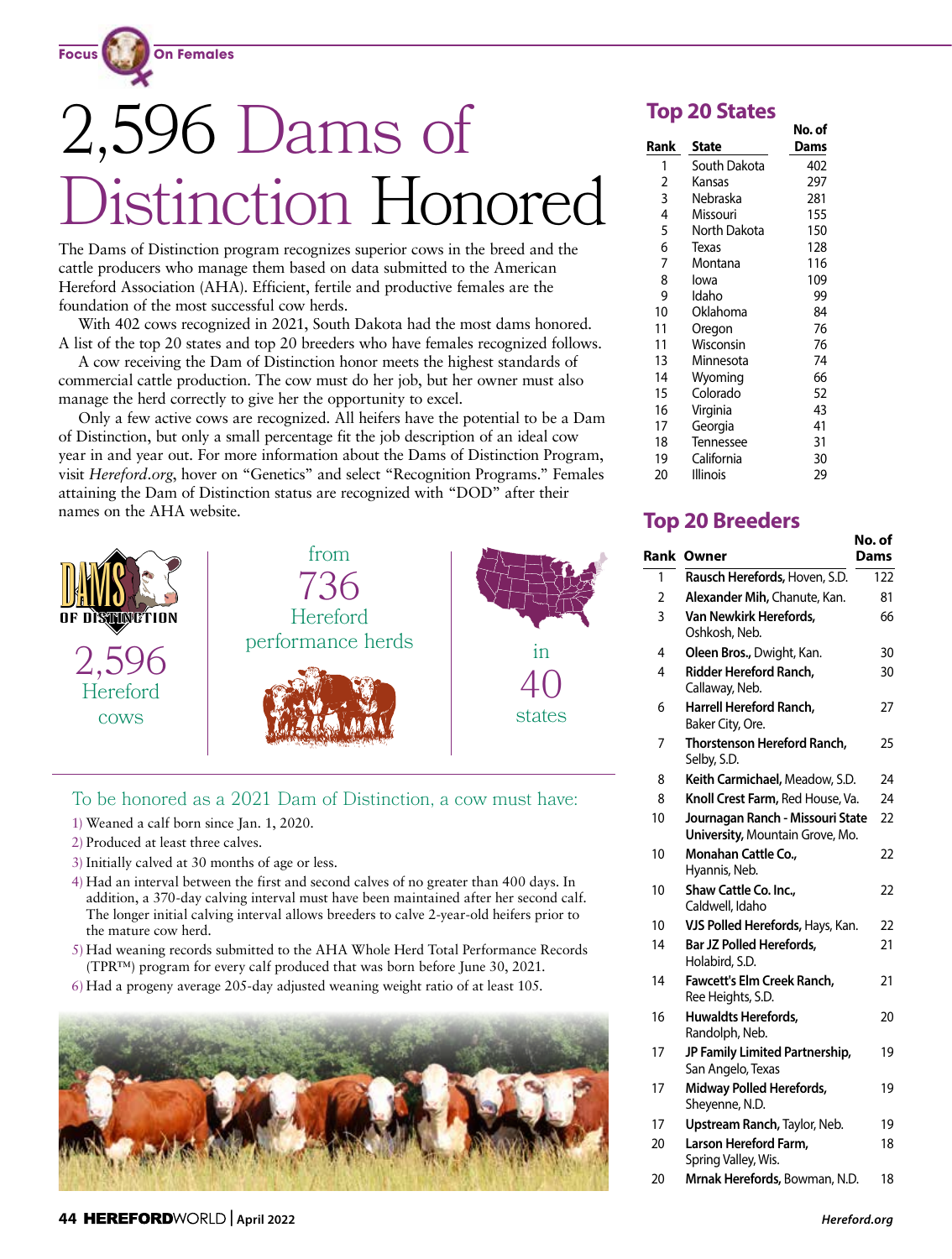# Alabama

Haynes Farm, Blountsville Darrell Hicks, Cullman Morgan Hereford Farms, Mentone Mr. & Mrs. William Pope, Grand Bay Sul-Tay Polled Herefords, Elrod Tidwell Farms Inc., Trussville

# Arkansas

9 Oaks Farms, Hope Bragg Ranch, Emerson Carroll Wayne Griffin, Ozan J. Chester Farms, Pocahontas Mountain Fork Hereford Farm, Natural Dam Nicholson Farms, Searcy Jim Penturf, Ogden Sugg Hereford Ranch, Huntsville Adam Sugg, Huntsville Triple S Ranch, Grannis Johnathan Wood, Berryville

# Arizona

Cash Allen, Elgin

# California

Tom & Kathy DeForest, Adin Lambert Ranch, Oroville Kinsey McDougald, Friant Bobby & Heidi Mickelson, Santa Rosa Jamie Mickelson, Santa Rosa Chrisann Moody, El Nido Gino Pedretti, El Nido Gino Pedretti III, El Nido Sierra Ranches, Modesto Sonoma Mountain Herefords, Santa Rosa Weimer Cattle Co., Susanville

# Colorado

Bauer Bros., Sugar City Clinton Clark, Karval Coleman Herefords, Westcliffe Colorado State University, Fort Collins Coyote Ridge Ranch, La Salle Ernst Herefords, Windsor Fuchs Ranch Herefords, Del Norte Gilmar Ranch, Hamilton Katheryn Ernst Gunther, Windsor Doug Hall, Fruita Leroux Herefords, Hotchkiss Cary Robb, McClave Matt Shaffer, Loma Strang Herefords, Meeker Robert & Rita Weitzel, Dolores

# Florida

Pat Wilson Inc., Lake Wales

# Georgia

7 Oaks Plantation & Cattle Co., Senoia Roy Barnes, Marietta Blackwater Cattle Co., Lake Park Double B Farm, Tennille Hardy Edwards IV, Winterville Greenview Polled Hereford Farms Inc., Screven Paul Harris, Screven Gary Hedrick, Marietta Innisfail Farm, Madison Johnson Polled Herefords, Warrenton Larry Lane, Carrollton Mel Joy Ranch, Carrollton Matthew Murphy, Calhoun Robert Neligan, Eatonton Travis Simmons, Ellaville T-Bone Ranch, Sandersville

# Idaho

Kathy Albertson, Ashton Shane Alder, Melba Anderson Livestock, Gooding Stan Boyle & Son, Idaho Falls Cedar Butte Land & Livestock, Blackfoot Colyer Herefords, Bruneau Katie Colyer, Bruneau Kyle Colyer, Bruneau Piper Colyer, Bruneau Elkington Polled Herefords, Idaho Falls Eric Elkington, Idaho Falls Piper Elkington, Idaho Falls Jack & Colleen Filipowski, Sandpoint Bennett Holt, Caldwell Emilee Holt, Caldwell K Hood, Cambridge JBB Herefords, Gooding JBB/Al Herefords, Gooding Johnson Polled Herefords, Craigmont Malson Hereford Ranch, Parma Emma Malson, Parma Shaw Cattle Co Inc., Caldwell Ava Shaw, Caldwell Gwen Shaw, Caldwell Lydia Shaw, Caldwell Udy Cattle Co., Rockland Wooden Shoe Farms, Blackfoot

# Illinois

Cassie Allscheid, Waterloo Krista Allscheid, Waterloo Bakerville Cattle Co., Timewell Behrends Farms, Mason City Heyen Farms, Medora Robert Horne, Blue Mound Roger Jennings, Palmyra Ronnie McCaskill, Clayton Chance Meteer, Mansfield Moffett Farms, Decatur

Mud Creek Farms, German Valley Oak Hill Farm, Mason City Betsy & Randy Pech, Lincoln Perks Ranch, Rockford Pleasant Acres Farm, Marengo Paul Smith, Iola TNT Herefords, Ramsey Tru-La-Da Ranch, Fieldon Warfel Family Farm, Casey

# Indiana

A&H Herefords, Plymouth Comanche Star Farm, Heltonville Hattie Duncan, Wingate Ray Duncan, Wingate Aubrey Ferguson, Odon Taylor Ferguson, Odon Green Meadow Farms, Jasper Greives Herefords, West Lafayette Lillian Irwin, Attica Stanley Michel & Family, Fort Branch Hoyt Stuckey & Sons, Vincennes

# Iowa

Beef Resources Partnership, Tabor BJK Herefords, Vinton Brannaman Cattle Co., Mount Vernon Maxwell Cherry, Winthrop Cooper Polled Herefords, Mondamin Bill Goehring, Libertyville Graham Bros., Benton Hereford HQ, Diagonal Buell Jackson & Sons, Mechanicsville Johnson Hereford Farm, Milford K7 Herefords, Lockridge Jonathon Kreutner, Vinton M&L Lacina Farms, Tama Steve Landt, Union Lenth Herefords, Postville Tyler Mach, Wilton Maple Glen Farm, Princeton Ohrt Polled Herefords, Haverhill Brent Petersen, Dewitt Dylan Petersen, De Witt Nicole Petersen, De Witt John Pitt, Nevada Cody Powell, Blue Grass Justin Reed, Lockridge Sophia Ryan, Bernard Chad Schroder, Princeton Sheriff Polled Herefords, Orient Stickley & Sons, Parkersburg Three Hills Ranch, Bernard Tiernan Polled Herefords, Stuart Wiese & Sons, Manning

*continued on page 46...*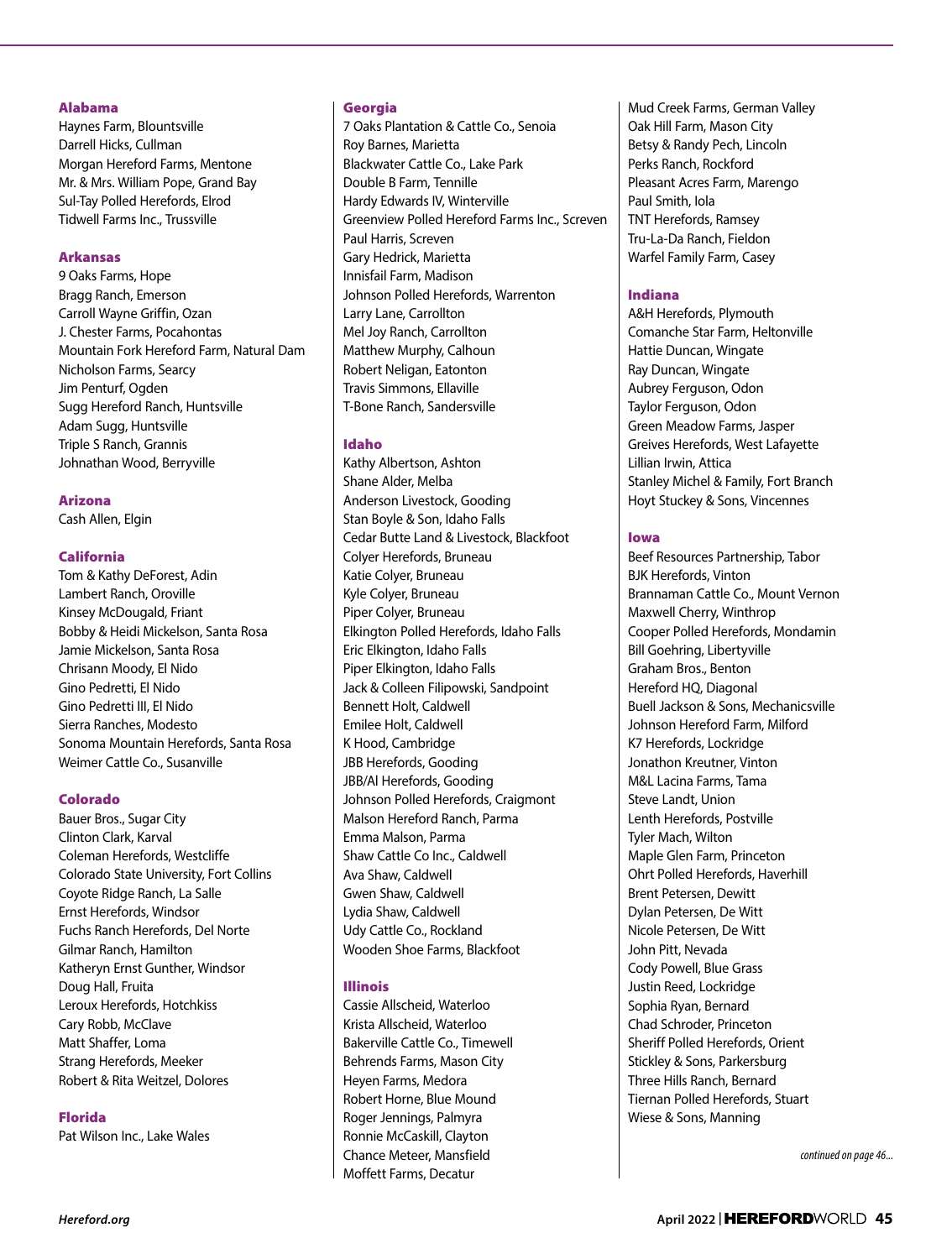

*...Dams of Distinction continued from page 45*

#### Kansas

4V Douthit Hereford Ranch, Saint Francis Addison Acheson, Hope B&D Herefords, Claflin Bookcliff Herefords, Russell Brannan & Reinhardt, Otis C&W Herefords, Burdick Danica Davis, Maple Hill Jalyn Davis, Maple Hill Wesley Denton, Blue Rapids Double J Herefords, Phillipsburg Douthit-Downey Land & Cattle, Saint Francis Jim Douthit, Saint Francis Davey Dukart, Hutchinson Evans Hereford Farms, Fall River Mike Flory, Lawrence Flying S Ranch, Saint Francis G & R Polled Herefords, Marysville Dakota Gillig, Blue Rapids Kinsley Gillig, Blue Rapids GLM Herefords, Marysville Granzow Herefords, Herington Robby Gray, Hutchinson Gustafson Herefords, Junction City Tava Gustafson, Junction City Frank Hug & Sons, Scranton Ben Jensen, Courtland Brooke Jensen, Courtland Cody Jensen, Courtland Jessica Jensen, Courtland Kevin Jensen, Courtland Katherine Krauss, Russell Malone Hereford Farm, Emporia Taylor Belle Matheny, Manhattan Brent McClayland, Alma Alexander Mih, Chanute Alexander & Mariam Mih, Chanute Oleen Bros., Dwight Oleen Cattle Co., Falun Brooke Porter, Waterville Reed Polled Herefords, Clifton Ringer Herefords, Waterville Sandhill Farms LLC, Haviland Schlatter Herefords, Altamont Callie Schmidt, Blue Rapids Lexi Schmidt, Blue Rapids Tyler Schultz, Haviland David & Alma Shorter, Kendall Spring Hill Hereford Farms, Blue Rapids Delbert Swihart, Quinter Towner Farm, Girard TS Herefords & Quarter Horse Ranch, Hamilton Umberger Polled Herefords, Rozel Kalli Valek, Agenda VJS Polled Herefords, Hays Walnut Grove Farm, Agenda Logan Weiche, Greenleaf

#### Kentucky

Will Beckley, Irvine Beckleys Herefords, Ravenna Rachel Chute, Woodburn Lincoln Clifford, Cynthiana Crown L Herefords, Paris DRS Herefords, Guston Gordon Cattle Co., Danville JMS Polled Herefords, Knifley Austin Matheny, Mays Lick W.C. Norris Jr., Burkesville One Unique Farm, Campbellsville Spears Farms, Franklin Ragan Weinel, Alexandria Williams Herefords, Hardinsburg

Louisiana Hickory Hill Farms, Marksville

# Maryland

Ade Polled Herefords, Quantico Samuel Hunter, Hagerstown Lindsey Jacobs, Gambrills

# Michigan

Grand Meadows Farm, Ada Tom Karnemaat, Fremont Ronald MacNaughton, Grand Ledge Robin Riker, Ionia Phil & Chris Rottman, Fremont Eugene Simpkins & Family, Gladwin

# Minnesota

Jody & Brandon Anderson, Comfrey Bremer Polled Herefords, Zumbro Falls Cardinal Creek Cattle Co., Willmar Delaney Herefords Inc., Lake Benton Marty Delaney, Lake Benton Dose Family Herefords, Arlington Lillian Dose, Arlington Rachael Dose, Arlington James Hanson, Comfrey William Isaacson, Park Rapids Jones Farms, Le Sueur Klages Herefords, Ortonville Krogstad Polled Herefords, Fertile Tyler Lacek, Canby Montana Lawrence, Princeton Wade Lawrence, Princeton Wyatt Lawrence, Princton Wynn Lawrence, Princeton Marty & Julie Malin Family, Peterson Steven or Keely Neil, Northfield Oxley Hereford Ranch-N.Div., Mahnomen Jeffrey & Bonnie Reed, Hampton Daryl Rupprecht, Thief River Falls

Lester Schafer, Buffalo Lake Halle Walsh, Murdock Jackson Walsh, Murdock Mia Walsh, Murdock Williams Hilltop Farms, Rushford

# **Mississippi**

Bayou Pierre Farm, Wesson Joe Waggoner LLC, Jackson Keller Cattle, Meridian McGuffee Polled Herefords, Mendenhall Walker McGuffee, Mendenhall Rylie Melancon, Woodville S&W Polled Herefords, Burnsville

# Missouri

AbraKadabra Cattle Co., Columbia Bade's Polled Herefords, Augusta Robert & Tonya Bagnell, Slater Bittersweet Farm, Houstonia Bradshaw Ranch, La Belle Kenneth & Carleen Buchanan, Higginsville Joe Burden, West Plains Burden Bros., West Plains Mike or Cathy Choate, Pleasant Hope Circle K Farms, Deerfield Circle Y Herefords, Rich Hill College of the Ozarks, Point Lookout Consolidated Cattle Ranch, Oak Ridge Larry & Nancy Davis, Marshfield Day's Family Farm, Pilot Grove Jaden Decker, Centralia Jensen Decker, Centralia Duvall Polled Herefords, Lockwood Evans Hereford Ranch, Squires Mo Falling Timber Farm, Marthasville Flying A Ranch LLC, Cabool Freeman Cattle Co. LLC, Jefferson City Gregory Polled Herefords, Houstonia Greyson Grooms, Springfield Emma Hancock, Bolivar J.W. Hancock, Bolivar Harding Bros. Herefords, Ridgeway Heiman Herefords, Russellville Illg Cattle Co., Cainesville Johnson Cattle Co., Alton Journagan Ranch - Missouri State University, Mountain Grove JRC Farms, Mercer Kaczmarek Cattle Co., Rolla Kauffman Hereford Farm, Jefferson City Kauflin Farms, Bonne Terre KK Polled Hereford Kattle, Tipton L III Farms, Rogersville Laceys Polled Herefords, Drexel Dean McKibben, Liberal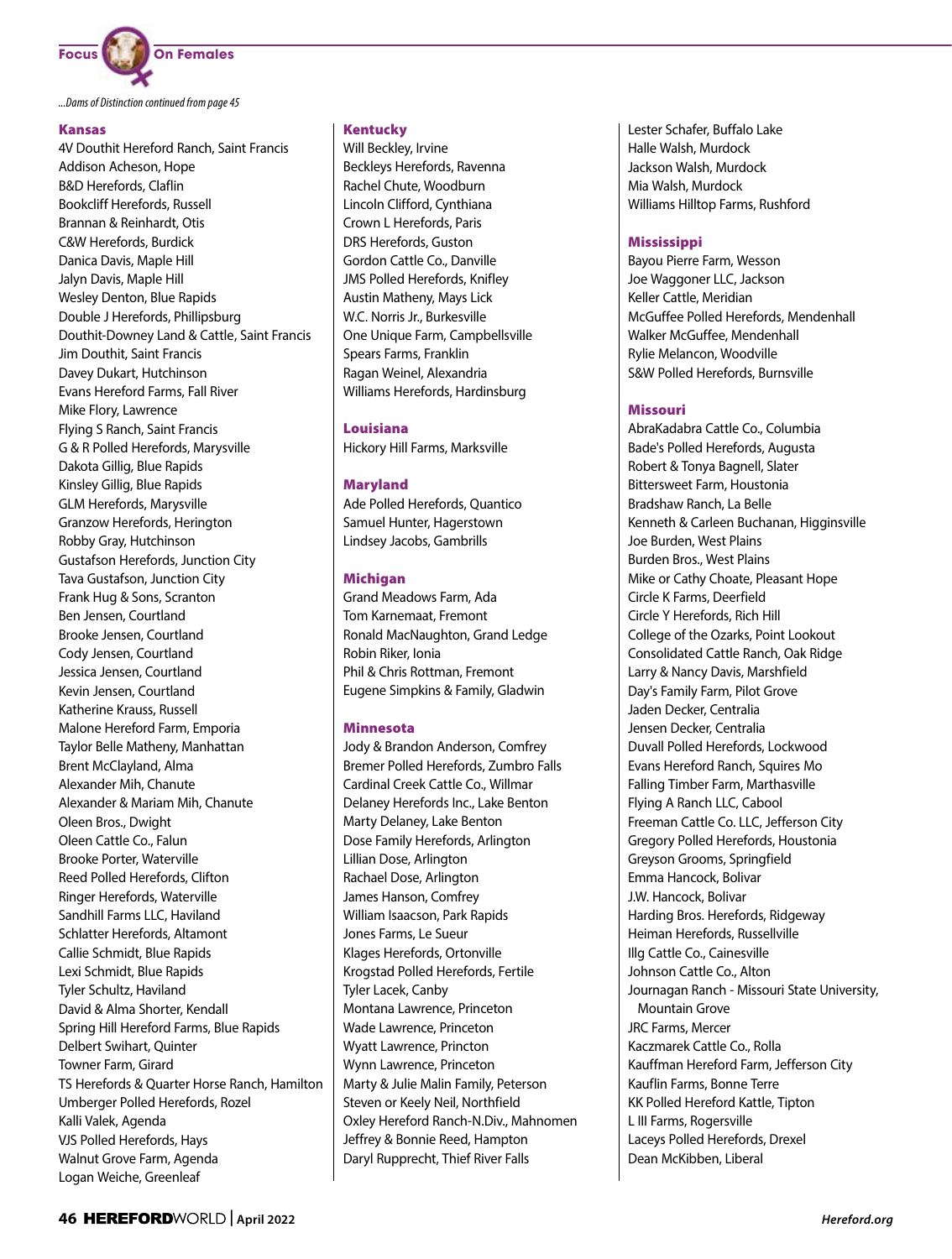Grant McMillen, Walnut Grove Landon McMillen, Walnut Grove Rhett McMillen, Walnut Grove Tanner McMillen, Walnut Grove Mead Farms, Barnett Taylor Miller, Lebanon Tory Miller, Lebanon Nation Polled Hereford, Vandalia Elisabeth Nation, Vandalia Nichols Land & Cattle LLC, Robertsville Westen Niermann, Stockton Amy Phillips, Richmond Reed Farms, Green Ridge Reynolds Herefords, Huntsville Shoenberger Polled Herefords, Aurora Eric Shoenberger Jr., Aurora Simon Polled Herefords, Excelsior Springs Rick & Laurie Steinbeck, Hermann Sweiger Farms, Weatherby TD Nall Farms, Salem Ken Teague, Willard Thomas Family Herefords, Trenton Triple H Acres, Miller Shaun Watson, Cabool Jordan & Whitney Witt, Phillipsburg WMC Cattle Co., Wasola Yankee Hereford Farms, Warrensburg Deborah Yarick, Rich Hill

# Montana

Bar Star Cattle, Musselshell Beery Land & Livestock Co., Vida Churchill Cattle Co., Manhattan Mark Cooper, Willow Creek Duncan Ranch Co., Joplin Dutton Hereford Ranch, Gold Creek Ehlke Herefords, Townsend Janea Ehlke, Townsend Feddes Herefords, Manhattan Holden Herefords, Valier Indian Camp Livestock, Cardwell Abby Indreland, Missoula J Bar E Ranch, Plentywood K&C Herefords, Deer Lodge L Bar W Cattle Company, Absarokee Livestock & Range Research Station, Miles City Mohican West, Laurel Northern Agri Research Center, Havre Rafter Ranch Inc., Wise River Rockin Double R, Roberts K.L. Slagsvold Herefords, Lindsay Storey Hereford Ranch, Bozeman Heather Thomas, Gold Creek Richard & Shirley Thomas, Gold Creek Don Weaver, Big Sandy Wichman Herefords, Moore

#### Nebraska

Blueberry Hill Farms Inc., Norfolk Joe Brockman, Lawrence Bernard & Stacie Buzanowski, Arthur Rachael Buzanowski, Arthur Mike Dyer, Crawford Levi Farr, Moorefield Lowell Fisher, Spencer Frenzen Polled Herefords, Fullerton Helms Polled Herefords, Holbrook Hoffman Herefords, Thedford Huwaldts Herefords, Randolph Angela Huwaldt, Randolph JB Ranch Wayne, KEG Herefords, Valentine Kester Herefords, LLC, Central City Frank Kucera, Litchfield Landgren Ranch, Bartlett Dwight Logterman, Kilgore Carlee Meeks, Taylor Melchers Herefords Inc., Page Ashley Melcher, Page Madison Melcher, Page Monahan Cattle Co., Hyannis Olsen Ranches Inc., Harrisburg Pine Valley Ranch, Gordon Ridder Hereford Ranch, Callaway Running Water Herefords, Mitchell Rutt Herefords Inc., Campbell Schroeder Bros., Arapahoe Alfred Schutte & Sons, Guide Rock Larry Stangle, Marsland Whitney Steckel, Taylor TWJ Farms, Carroll Clarence Tegtmeier & Sons, Burchard TK Cattle Co., Burwell Upstream Ranch, Taylor Valley Creek Ranch, Fairbury Van Newkirk Herefords, Oshkosh Vin-Mar Cattle Co., Gordon Wieden Cattle Co., Blue Springs XA Cattle, Moorefield

# Nevada

6D Land & Cattle, Fallon Bell Ranch, Paradise Valley Brennen & Joanna Burkhart, Austin Genoa Livestock, LLC, Genoa Lee Livestock Co., Spring Creek Mrnak Herefords West, Minden Ed Persike, Las Vegas

# New Mexico

B&H Herefords, Mesilla Copeland & Sons LLC, Nara Visa Cornerstone Ranch, Inc., Fort Sumner

Jaye & Sue Decker, La Plata Hooper Cattle Co., Quemado Bill King, Moriarty West Star Ranch, Folsom

#### New York

Timothy Dennis, Penn Yan Christopher Montross, Weedsport SK Herefords, Medina Spring Pond Farm, Mattydale Spring Pond Farm II, Branchport

# North Carolina

Brantley Farms, Monroe Five J's Cattle Co., Clayton Jim Love, Blowing Rock Dolores Redmond, Statesville Taylors Mill Farm, Zebulon Terrace Farms, Lexington W&A Hereford Farm, Providence

#### North Dakota

4J Cattle Company, Glenburn Bruce Anderson, Valley City Terry Bailey, Towner Baumgarten Cattle Co., Belfield Jake Baumgarten, Belfield Larry Behm & Family, Beulah Logan Behm, Beulah Coffin Butte Farm & Ranch, New Leipzig Lindsey Courtney, Oakes David Dahl, Verona Kayla Dorrell, Halliday Mike Dubisar, New England Megan & Dustin Dukart, Richardton Flath Herefords, Coleharbor Tyrel Franklund, Wilton Friedt Herefords, Mott Aaron Friedt, Mott Taylor Friesz, New Salem Thomas Friesz, New Salem Giedd Hereford Ranch, Washburn Helbling Herefords, Mandan Oscar Huso Jr. & Sons, Aneta Katie Ann Langley, Warwick Midway Polled Herefords, Sheyenne Mrnak Herefords, Bowman Andy Mrnak, Bowman Brent Mrnak, Bowman Robyn Mrnak, Bowman Darold Schimming & Sons, Enderlin Douglas Smith, Sheyenne Stroh Hereford Ranch, Killdeer Stuber Ranch, Bowman

*continued on page 48...*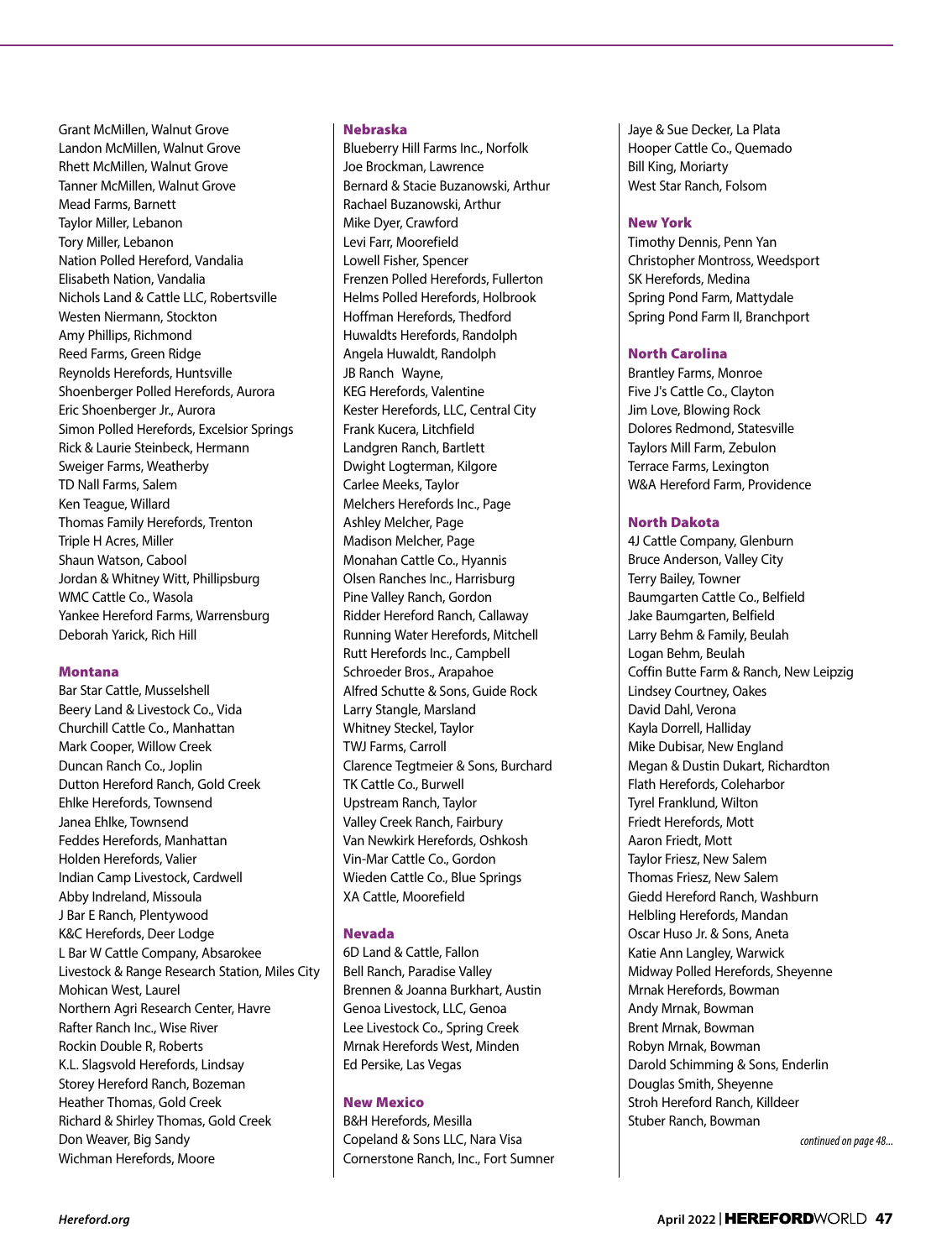

*...Dams of Distinction continued from page 47*

Stuber Herefords, Bowman Zach & Larissa Tessier, Belfield Topp Herefords, Grace City Lauren Topp, Grace City Logan Topp, Grace City Jason Winter, Goodrich Matthew Wolf, Fredonia

# Ohio

Heather Bradford, Saint Marys Ryan Gillespie, Oxford Helsinger Polled Herefords, Germantown Grant Helsinger, Germantown Lindie Helsinger, Germantown J&L Cattle Services, Jeromesville Cecil Jordan & Son, Dresden Andrew Osborn, Blanchester Ashleigh Osborn, Blanchester Weber Rose Farms LLC, Cambridge Wilson Stock Farm, Kensington

# Oklahoma

4B Herefords, Hennessey 7 Lakes Ranch, Talihina Ashwood Cattle Co., Haskell J.M. Birdwell, Fletcher Joel Birdwell, Kingfisher Buford Ranches LLC, Cleveland Colton Castor, Vici Double Seven Ranch LLC, Fort Cobb Duff Cattle, Hobart Dufur Herefords, Caddo Kayann Eck, Putnam Express Ranches, Yukon Leslie Feerer, Fargo Graft-Britton Ranch, Leedey Harrison Cattle Co., Arapaho Hat Top Herefords, Duncan Headquarters Ranch, Carney Jamison Ranch, Beggs William Kolarik, Ponca City Jaelyn Koontz, Thomas Kroos Farms, Prague C.V. Ledbetter & Son Inc., Okmulgee Ryan Littau, Balko Sam Littau, Balko Messi Hart Farms, Arcadia Murrow Farms, Alva Oklahoma State University, Stillwater P&R Herefords, Leedey Ryan Pribil, Hennessey Rafter O Herefords, Elgin Red Hills Herefords, Clinton Sadler Herefords, Tryon Secratt Farms, Tahlequah Shockley Ranch Herefords, Poteau

Southern Cross Ranch, Davis Square G Ranch, Thomas Uhlenhake Cattle Co., Loyal Whiskey Bend Ranch, Pauls Valley Wild Horse Hill Ranch, Boynton Wishing Star Polled Herefords, Tuttle Wren Family Farm, Webbers Falls

# Oregon

David & Lynda Bird, Halfway Chandler Herefords Inc., Baker City Duane Chandler, Baker City Jake Drost, Klamath Falls Jon England, Powell Butte Harrell Hereford Ranch, Baker City Lexie Harrell, Baker City Hibberds Hornless Herefords, Imbler High Desert Cattle Co., Canyon City High Meadow Farm, Fall Creek Hufford's Herefords, Fort Rock Richard & Cindy Jones, Malin David Knieling, Salem Phillip Kudlac, Grants Pass Donald Schafer, Baker City Greg Thomas, Bonanza Vollstedt Farms, Albany

# Pennsylvania

Flat Stone Lick, Marianna Kniffen Livestock, Spring Mills Sheila Miller, Womelsdorf Montana Raye Ranch, Gettysburg Rath Farms, Renfrew Paul & Bette Slayton, Bedford Vogel Valley Farms, Evans City

# South Carolina

Fowken Farm, Jonesville Norris Fowler Jr., Jonesville

# South Dakota

Cooper Acheson, Elk Point Emmett Acheson, Elk Point Amdahl Hereford Ranch, Piedmont Baker Hereford Farms, Rapid City Bar JZ Polled Herefords, Holabird Bayers Hereford Ranch, Reva Peyton Bischoff, Huron Blacktop Farms, Mitchell Lyla Bothe, Aurora Carmichael Herefords, Meadow Keith Carmichael, Meadow CML Herefords, Aberdeen Mike Connor Family, Winfred Dvorak Herefords, Lake Andes Jacee Dvorak, Lake Andes Nolan Dvorak, Lake Andes

Eggers Southview Farms, Sioux Falls Fawcett's Elm Creek Ranch, Ree Heights Fink Polled Herefords, Bridgewater Frederickson Ranch, Spearfish Gant Polled Hereford, Geddes McKenzye Gunderson, Parker Hansmeier & Son Inc., Bristol Hanson's Polled Herefords, Conde Hillsview Farms, Eureka Colin Hoffman, Leola Hoing Herefords, Chamberlain K&B Herefords, Onida Knippling Bros., Gann Valley Kreth Herefords, Mount Vernon Thomas or Cindy Kuiper, Canton Landon Laible, Lake Preston LNJ Farms & Ranch, Aurora Joseph McLennan, Belle Fourche Rebecca Milbrandt/Schuette, Highmore Dale Neu, Rockham Nickolas & Stoeser, Fort Pierre Steve & Amy Nuhsbaumer, Zell Rausch Herefords, Hoven Ravine Creek Ranch, Huron Ashlyn Roudabush, Mitchell Ben Roudabush, Mitchell Schuette Land & Cattle Co. Inc., Highmore Schuette Land & Cattle Co., Highmore Courtney Schuette, Highmore Thorstenson Hereford Ranch, Selby TSR Cattle Co., Aurora Mitchell Vanderwal, Brentford Reese & Elly Jo Wagner, Redfield Weston Wagner, Redfield Richard & Betty Wettlaufer, Winfred Woodcrest Farms, Cresbard Matthew Zens, Mitchell Treston Zens, Mitchell

# Tennessee

Billy Ashe, Selmer William Ashe, Stantonville Candy Meadow Farms Inc., Lexington Jim Coley, Lafayette Crouch Polled Hereford Farm, McMinnville Stan East, Carthage Highridge Farm, Crossville M&M Dennis Farms, Chapel Hill Manna Acres, Dunlap Jerry Roberson, Portland Michelle & Mary Smith, Hartsville Southern Star Polled Herefords, Riceville TMC Land & Cattle Co. LLC, Wartrace Cody Todd, Lexington Triple L Ranch, Franklin Cody Walker, Morrison